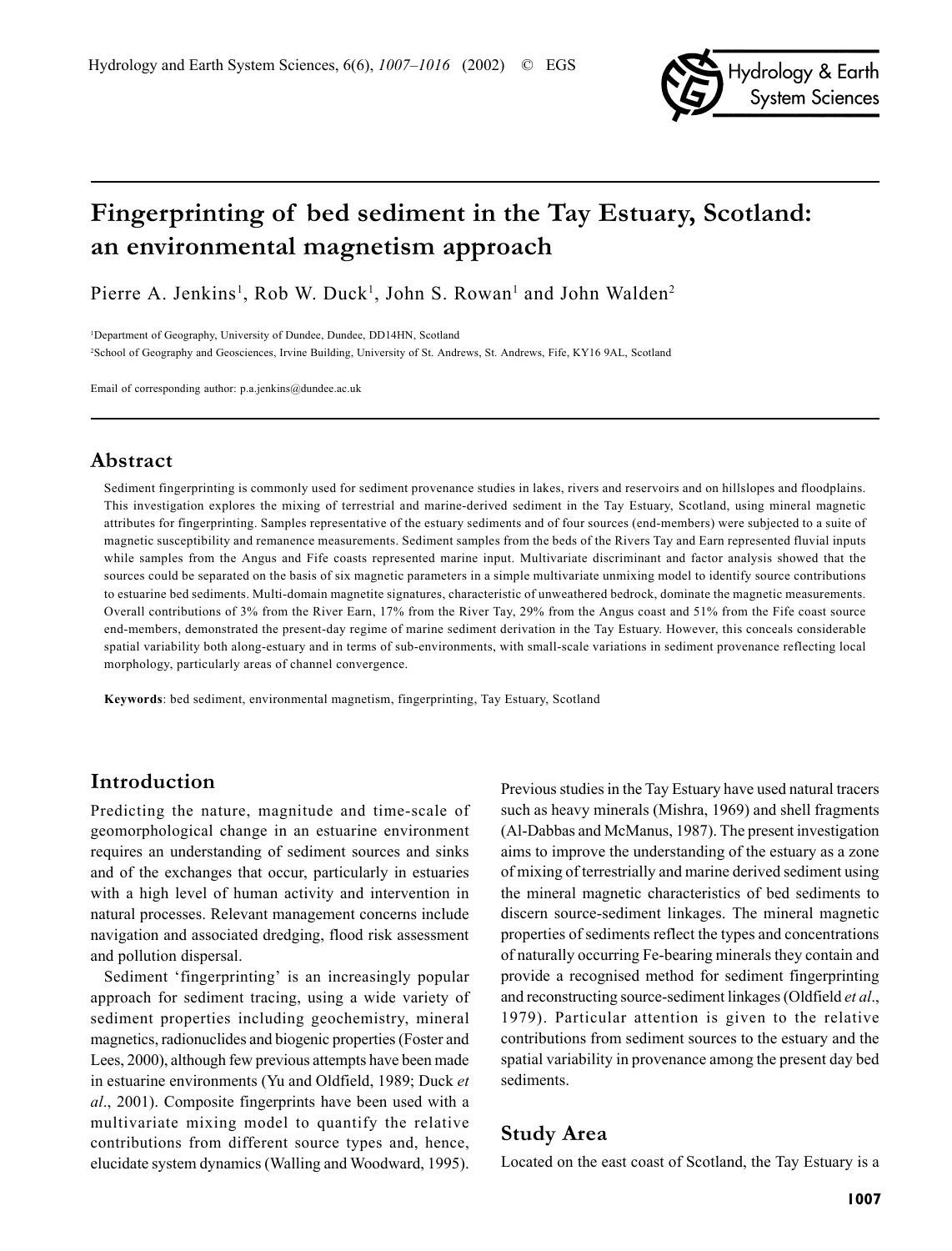partially-mixed, macrotidal body of water; its tidal reach extends 50 km inland (Fig. 1), the maximum depth is 30 m and tidal ranges for neap, spring and equinoctial tides are 3.5 m, 5 m and 6 m respectively.

Two rivers, the Tay and the Earn, deliver a long-term mean daily flow of 198  $m<sup>3</sup> s<sup>-1</sup>$  into the uppermost reach of the estuary from a 6500 km<sup>2</sup> catchment area. Of this, the River Tay discharges  $167 \text{ m}^3 \text{s}^{-1}$  (84%), the largest flow of any river in Britain, while the River Earn discharges  $31 \text{ m}^3 \text{ s}^{-1}$ (16%) (Charlton *et al*., 1975; McManus, 1986a). The upper regions of the drainage areas of both rivers lie north of the Highland Boundary Fault and are underlain by mixed assemblages of Moine and Dalradian (Precambrian) metamorphic rocks. South of the fault, the catchment rests on suites of conglomerates, sandstones, lavas and tuffs of the Lower Devonian. Drift deposits consisting of Pleistocene tills and fluvioglacial sands and gravel are widespread.

Buller *et al*. (1971) described the Tay Estuary in terms of four reaches (Fig. 1), of which the uppermost was channelised for navigation in the mid-19th century. The artificially-deepened channel along the southern shore cuts into partly consolidated late-glacial laminated clays while, along the northern shore, there is a largely natural and partially silted channel. In the upper reach of the estuary, the entire northern shoreline west of Dundee is flanked by

largely stable intertidal flats of subdued relief, backed by marshes dominated by the reed *Phragmites communis*. The sediments of these flats coarsen from the shore towards the channels, with the 5% dry weight contour of silt plus clay dividing the flats into two, almost equal, upper and lower zones (Buller, 1975). Tidal currents and wave activity mould the sediments into small dune and ripple bedforms. The main channel in this sector follows the southern shoreline closely and is floored by gravels and coarse sands. The middle reach of the estuary is unstable, with migrating channels separated by large sandbanks. Channel sediments consist of mobile sands which form small to large dunes under the influence of tidal currents surpassing  $1 \text{ m s}^{-1}$ . In the lower reach, tidal flats backed by beaches and dune ridges reappear along both the north and south shores. Silty and fine sands are interrupted occasionally by exposures of natural tills or artificially introduced pebbles (McManus, 1999). The channel, the bed of which is lined with locally exposed gravels, joins the North Sea between two sand spit complexes, namely the Abertay Sands (south) and the Gaa Sands (north).

At the estuary mouth, the beaches along the northern shore culminate in the sandy headland of Buddon Ness. The beaches of the Angus coast between Buddon and Carnoustie, facing St. Andrews Bay, have been subjected to coastal



Fig. 1*. The Tay Estuary and environs with the Rail (1) and Road (2) Bridges shown. Areas shaded in grey are intertidal. Reaches are defined according to Buller* et al*. (1971).*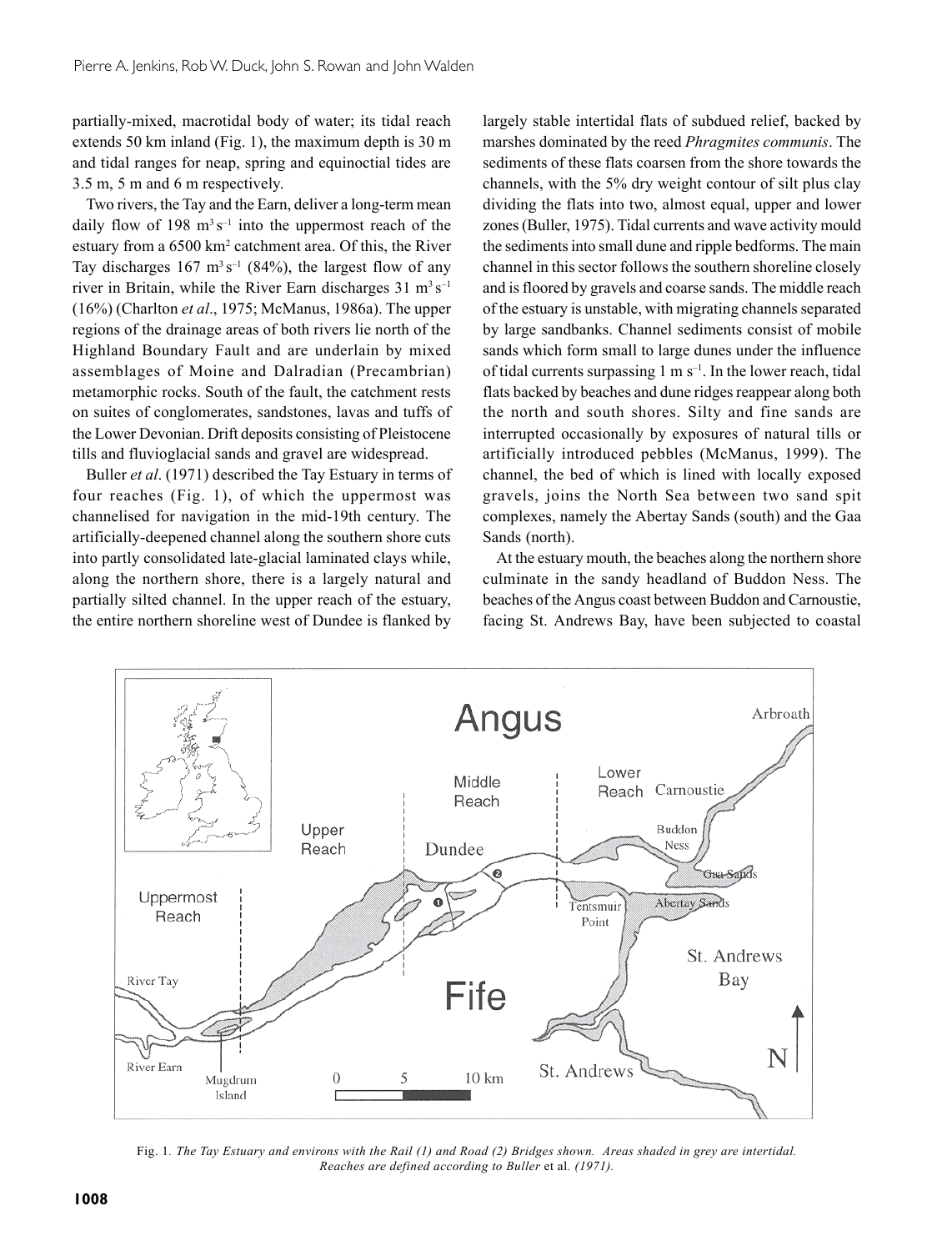

Fig. 2*. Mid-flood tidal current patterns in St. Andrews Bay (after Ferentinos and McManus, 1981).*

erosion, severe on occasion; this has led to the installation of protection works (McManus, 1984). On the opposite shore, Tentsmuir Point consists of lines of coastal dune ridges separated by low-lying intervening slacks. Driven by wave and wind activity, the Point has advanced in a northeasterly direction at a rate of 15 m  $yr^{-1}$  since 1941 (McManus and Wal, 1996). In St. Andrews Bay, net longshore sand transport induced by wave action and implemented by the tidal circulation pattern operates as two cellular systems (Ferentinos and McManus, 1981; Sarrikostis and McManus, 1987). These move in opposite directions, converge at the mouth of the Tay Estuary and deliver sediment to two local transport gyres around the Abertay and Gaa Sands (see Fig. 2).

#### **Methodology**

Based on a review of existing literature and extensive reconnaissance of contemporary processes, four endmember sediment sources contributing to the bed sediments of the estuary were identified as the Rivers Tay and Earn and the marine sectors immediately to the north (Angus coast) and south (Fife coast) of the estuary mouth.

In the case of fluvial sources, 27 bed sediment samples were collected directly using a van Veen grab from the lower reaches (as far as 2 km upstream of the confluence) of both rivers as well as from an additional site on the River Earn 20 km upstream. Care was taken to collect material representative of both the centre and margins of the river channels. In the case of marine sources, 15 samples representing the northern marine sector were collected at low water from the beach between Carnoustie and Buddon Ness and 15 samples representing the southern marine sector were collected at low water from the beach between the Eden Estuary and Tentsmuir Point. In the Tay Estuary itself, 407 bed sediment samples were assembled involving both archival and samples collected during the period 2001 to 2002, with all reaches represented. Immediately after collection, all samples were air dried and stored in sealed bags under cool, dry conditions. Major transformation of the magnetic properties of the archival samples during storage was not anticipated because the organic matter content of the samples was generally low.

Samples were screened to 1 mm and packed into 10 ml plastic containers, using cling-film to immobilise the sediment. To ensure that variable sample volumes did not influence results, containers were filled to at least half capacity (Dearing, 1994). Magnetic susceptibility was determined for each sample as the mean of five repeat measurements using a Bartington MS2B Dual Frequency sensor, with low and high frequency settings of 0.47 kHz and 4.7 kHz respectively. A Molspin AF demagnetiser with an ARM attatchment and a Molspin 1 T pulse magnetiser induced ahysteretic remanence magnetisation (ARM) and isothermal remanence magnetisation (IRM) respectively, measured subsequently using a Molspin 1 A fluxgate magnetometer. IRM was measured for forward fields of 40 mT, 100 mT, 300 mT, 500 mT and 1.0 T and a reverse field of 100 mT. IRM<sub>10T</sub> is, hereafter, referred to as the saturation isothermal remanent magnetisation (SIRM).

The full range of magnetic parameters obtained (Table 1) was subjected to a simultaneous R- and Q-mode factor analysis (Walden and Smith, 1995). This technique reduces the dimensionality of magnetic datasets by extracting underlying trends. Source contributions were estimated by inputting the data to a mixing model based on optimised linear programming (Rowan *et al*., 2000). The robustness of the optimised solution was gauged by the explained variance (Nash and Stucliffe, 1970), termed the efficiency (*E*).

$$
E = 1 - \frac{\sum_{i=1}^{m} (\hat{x}_i - x_i)^2}{\sum_{i=1}^{m} (x_i - \overline{x}_i)^2}
$$
 (1)

where *m* is the total number of sediment properties,  $\overline{x}$  is the mean of the source group properties, and  $\hat{x}_i$  and  $\hat{x}_i$  are the measured and predicted values for property  $i(i = 1, 2, ..., m)$ . The linear mixing model used to calculate  $\hat{x}$ , is of the form:

$$
\hat{x}_i = \sum_{j=1}^n (a_{ij} b_j)
$$
 (2)

**1009**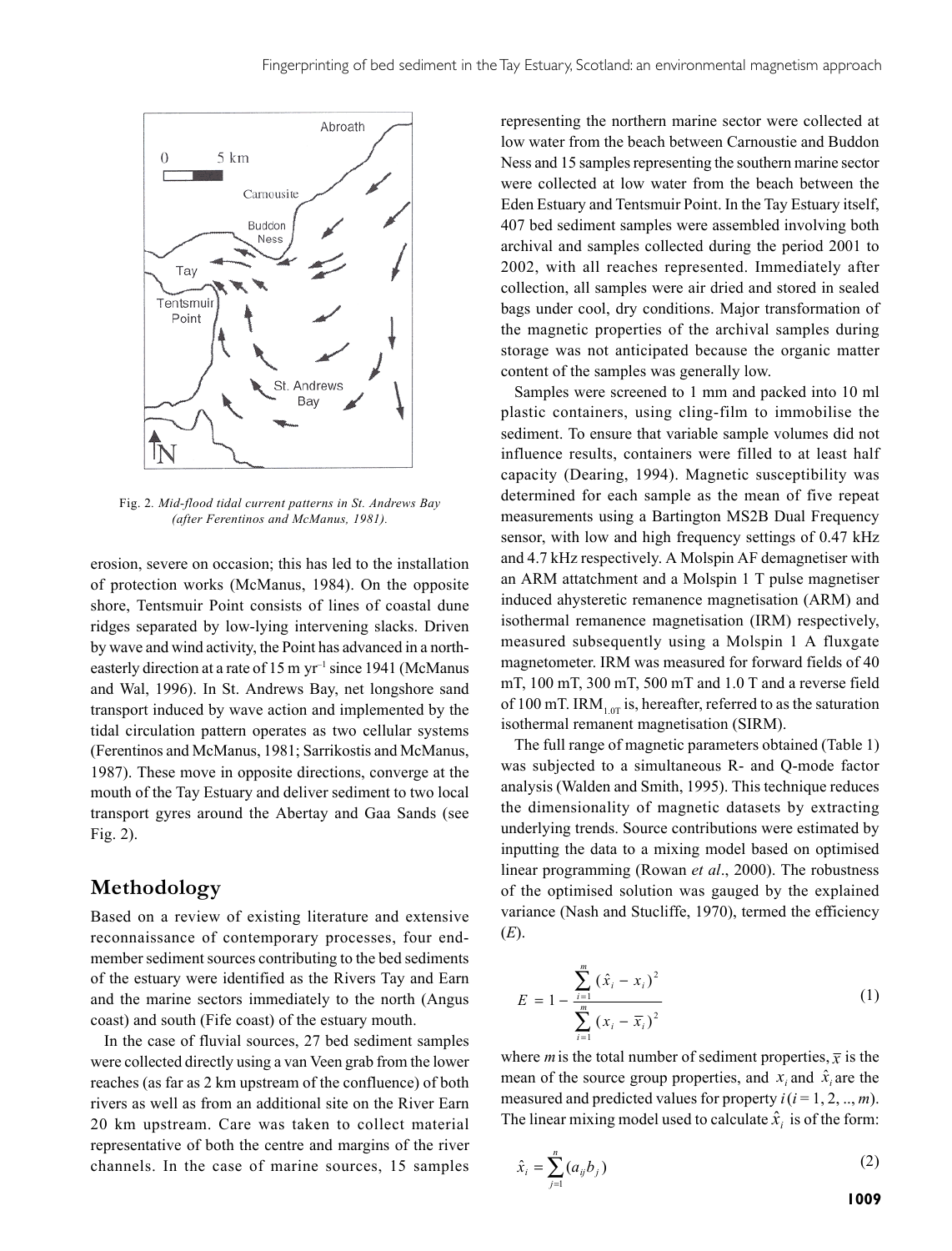*Table 1*. Mass specific mineral magnetic parameters and parameter ratios acquired during this study and an overview of their interpretation (after Walden and Ballantyne, 2002; Walden, 1999; Thompson and Oldfield, 1986).

| χ<br>$(10^{-7} \text{ m}^3 \text{ kg}^{-1})$                                                                                                                                 | Initial low field mass specific magnetic susceptibility. Its value is roughly proportional to the concentration<br>of ferrimagnetic minerals within a sample, although, in materials with little or no ferrimagnetic component and<br>a relatively large antiferromagnetic component, the latter may dominate the signal.                                                                                                                                                                                                                                                                                                                                                                                                                                                                                                                                                                                                               |
|------------------------------------------------------------------------------------------------------------------------------------------------------------------------------|-----------------------------------------------------------------------------------------------------------------------------------------------------------------------------------------------------------------------------------------------------------------------------------------------------------------------------------------------------------------------------------------------------------------------------------------------------------------------------------------------------------------------------------------------------------------------------------------------------------------------------------------------------------------------------------------------------------------------------------------------------------------------------------------------------------------------------------------------------------------------------------------------------------------------------------------|
| $\chi_{\text{fd}}$<br>$(\%)$                                                                                                                                                 | Frequency dependent susceptibility. This is a measure of the variation of susceptibility when measured at a<br>low (0.47 kHz) and high (4.7 kHz) frequency, expressed as a percentage of total low frequency susceptibility in<br>this study. It indicates the presence of viscous grains lying at the stable single-domain/superparamagnetic boundary<br>and their delayed response to the magnetising field.                                                                                                                                                                                                                                                                                                                                                                                                                                                                                                                          |
| $\chi_{\text{arm}}$<br>$(10^{-7}$ Am <sup>2</sup> kg <sup>-1</sup> )                                                                                                         | Anhysteretic remanent magnetisation (ARM) was induced in samples during this study by combining a peak<br>AC field of 100 mT with a DC biasing field of 0.04 mT. The final measurement is expressed as mass specific<br>ARM per unit of steady field, or $\chi_{arm}$ . The value is roughly proportional to the concentration of ferrimagnetic<br>grains in the 0.02 to 0.4 mm (stable single-domain) range.                                                                                                                                                                                                                                                                                                                                                                                                                                                                                                                           |
| <b>SIRM</b><br>$(10^{-5}$ Am <sup>2</sup> kg <sup>-1</sup> )                                                                                                                 | Saturation isothermal remanent magnetisation (SIRM) is the highest amount of magnetic remanence that can<br>be produced in a sample by applying a large magnetic field. A 'saturating' field of 1 T was used in this study<br>and this will produce saturation in most mineral types. However, some antiferromagnetic minerals may not be<br>saturated at this field (e.g. goethite) and therefore this parameter is often called $\text{IRM}_{10T}$ . SIRM is related to the<br>concentrations of all remanence-carrying minerals in a sample but is also dependent upon the assemblage of<br>mineral types and their magnetic grain size.                                                                                                                                                                                                                                                                                             |
| $IRM_{\text{soft}}$<br>$(10^{-5}$ Am <sup>2</sup> kg <sup>-1</sup> )                                                                                                         | The amount of isothermal remanent magnetisation (IRM) acquired by a sample in a forward field of 40 mT. At<br>such low fields, the magnetically 'hard' (high coercivity) canted antiferromagnetic minerals, such as haematite<br>or geothite, are unlikely to contribute to the IRM, even at fine grain sizes. The value is therefore approximately<br>proportional to the concentration of the magnetically 'softer' (low coercivity) ferrimagnetic minerals (e.g.<br>magnetite) within the sample, although it is also grain size dependent.                                                                                                                                                                                                                                                                                                                                                                                          |
| $\text{IRM}_{\text{hard}}$<br>$(10^{-5}$ Am <sup>2</sup> kg <sup>-1</sup> )                                                                                                  | Defined as SIRM minus $\text{IRM}_{300\text{mT}}$ . At fields of 300 mT, the majority of magnetically 'soft' (low coercivity)<br>ferrimagnetic minerals will already have saturated and any subsequent growth of IRM will be due to a magnetically<br>'harder' (high coercivity) canted antiferromagnetic component within the sample. The value is therefore roughly<br>proportional to the concentration of canted antiferromagnetic minerals (e.g. haematite and goethite) within the<br>sample.                                                                                                                                                                                                                                                                                                                                                                                                                                     |
| <b>IRM</b><br>acquisition<br>ratios<br>(dimensionless)                                                                                                                       | Various magnetisation parameters can be obtained by applying one or more magnetic fields to a sample. The<br>magnetisation at each forward or reversed step can be expressed as a ratio of IRM <sub>field</sub> /SIRM, and therefore gives<br>a result between +1 and -1, normalised for concentration. These ratios can be used to discriminate between<br>ferrimagnetic and antiferromagnetic mineral types. A parameter frequently cited in magnetic investigations is<br>the 'S' ratio, defined in this study as IRM <sub>-100mT</sub> /SIRM. Samples dominated by a ferrimagnetic mineral assemblage<br>generally produce S ratio values approaching -1, as the majority of the ferrimagnetic component is saturated in<br>a field of 100 mT. Conversely, samples dominated by an antiferromagnetic mineral assemblage will produce<br>values closer to 0.                                                                         |
| $SIRM\chi_{\text{lf}}$<br>$(10^2 \text{ Am}^{-1})$<br>$\text{SIRM}/\chi_{\text{arm}}$<br>$(10^2 \text{ Am}^{-1})$<br>$\chi_{\text{arm}}/\chi_{\text{lf}}$<br>(dimensionless) | These parameters can reveal the dominant types and grain sizes of magnetic minerals occurring within a sample.<br>$SIRM/\chi_{\text{lf}}$ may be diagnostic of either mineralogy (e.g. a low ratio may be indicative of the presence of paramagnetic<br>minerals) or, where samples have similar mineral types and concentrations, dominant magnetic grain size. The<br>ratio of SIRM/ $\chi_{\text{arm}}$ is a useful indicator of magnetic grain size because SIRM responds primarily to the overall<br>concentration of remanence-holding magnetic minerals whereas $\chi_{\text{arm}}$ is strongly dependent upon the concentration<br>of specific ferrimagnetic grain sizes. The ratio of $\chi_{am}/\chi_{\text{lf}}$ may also be indicative of the concentration of finer<br>(stable single domain) ferrimagnetic grains, although this relationship breaks down where superparamagnetic<br>and fine viscous grains are present. |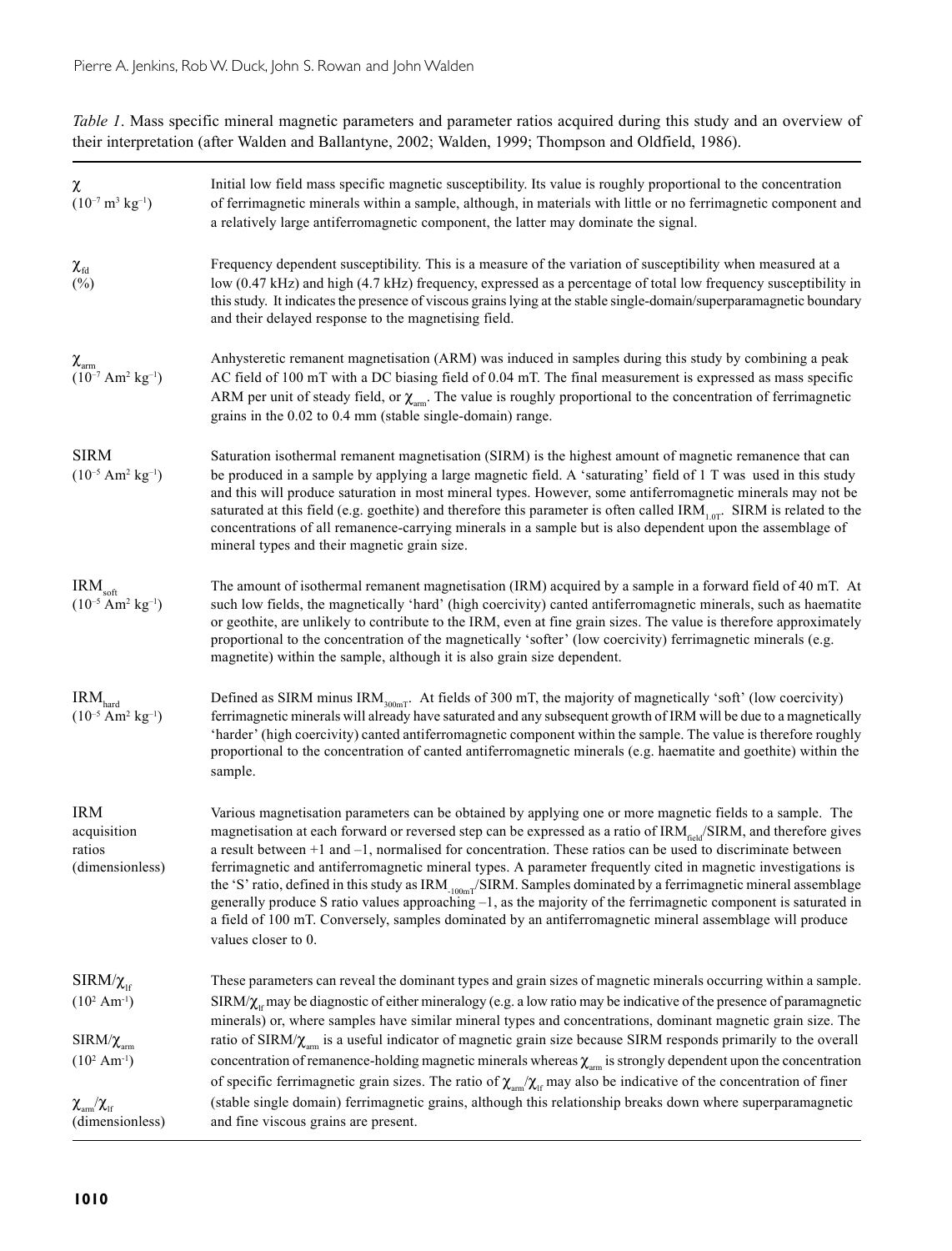subject to the constraints 
$$
\sum_{j=1}^{n} b_j = 1
$$
 and  $0 \le b_j \le 1$ 

where *n* is the number of source groups, *a* is the mean value of property *i* (*i*=1, 2, ..., *m*) of source group *j* (*j* = 1, 2, ....*n*) and *b* is the contributory coefficient of source group *j*.

Multivariate discriminant analysis (MDA) is useful in optimising the parameter set in an unmixing model of the type described above (Rowan *et al*., 2000; Collins and Walling, 2002). In this instance, a stepwise approach yielded  $\chi_{H}$ ,  $\chi_{arm}/\chi_{H}$ , SIRM/ $\chi_{H}$ , IRM<sub>40</sub>/SIRM, S ratio and IRM<sub>hard</sub> as the composite tracer group most effective in discriminating between the source end-members.

The sediment samples representing the Tay Estuary were grouped according to the sub-environment and reach from which they were collected and average source contributions were calculated for each group. The sub-environments of the Tay Estuary (Buller *et al*., 1975) assume that sediment texture represents the integration of physical, chemical and biological variables over a sufficient time interval for a deposit to become 'characteristic' of its particular hydraulic and hydrodynamic setting.

## **Results and interpretation of the magnetic measurements**

Differences between the fluvial and marine end-members are shown most clearly by concentration-dependent parameters, with higher values of  $\chi_{\text{IP}} \chi_{\text{arm}}$  and SIRM for the Rivers Earn and Tay (Table 2). The estuarine sample

populations display an intermediate value for both  $\chi_{\text{lf}}$  and  $\chi_{\text{arm}}$  but approximate more closely to the marine endmembers in terms of SIRM. Values of  $\chi_{\text{fd}}$  are very low for all sample groups and the value for the estuary matches that of the Fife coast end-member.

Interparametric ratios are useful for sample discrimination in studies of sediments with mixed provenance as they remove the masking effects of concentration of magnetic minerals on bulk sediment magnetic properties. This permits evaluation of other controls, such as mineral type and the grain sizes of ferrimagnetic components (Lees, 1999). The River Earn and River Tay source end-members are strongly discriminated by IRM<sub>40</sub>/SIRM, S ratio and SIRM/ $\chi_{\text{lf}}$ (Table 2). These parameters also discriminate between the Angus coast and Fife coast source end-members, albeit not so strongly as in the case of the fluvial sources.

The higher values of  $\chi_{\text{lf}}$  for fluvial sediments relative to their marine counterparts indicate a higher concentration of magnetisable material in the samples while higher SIRM values confirm that this material is principally ferrimagnetic minerals. However, the pattern of IRM acquisition, which was measured at five different fields and is summarised in Table 1 by the ratios of  $IRM_{40}/SIRM$  and  $IRM_{400}/SIRM$ , reveals an assemblage containing more than simply ferrimagnetic components of uniform grain size. Ferrimagnetic minerals generally display complete saturation at fields of 100 mT but, at 40 mT, only 25 to 41% saturation occurred and, at 300 mT, saturation was still not achieved in any of the sample sets. The S ratio is a useful parameter for distinguishing mineral type, although it is also

| Sample set     | $\boldsymbol{n}$ | $\chi_{\scriptscriptstyle l f}$<br>$(10^7 m^3 kg^1)$ | $\chi_{_{fd}}$<br>(%)                                   | $\chi_{_{arm}}$<br>$(10^7 m^3 kg^1)$ | <b>SIRM</b><br>$(10^5 A m^2 kg^{-1})$ |                            |
|----------------|------------------|------------------------------------------------------|---------------------------------------------------------|--------------------------------------|---------------------------------------|----------------------------|
| River Earn     | 12               | $6.55 \pm 0.74$                                      | $1.20 \pm 0.42$                                         | $25.93 \pm 5.87$                     | $1231.47 \pm 139.75$                  |                            |
| River Tay      | 13               | $5.18 \pm 0.60$                                      | $1.39 \pm 0.51$                                         | $41.62 \pm 15.86$                    | $610.28 \pm 57.05$                    |                            |
| Angus coast 15 |                  | $2.11 \pm 0.28$                                      | $1.39 \pm 0.99$                                         | $6.13 \pm 1.30$                      | $342.13 \pm 50.94$                    |                            |
| Fife coast     | 15               | $1.64 \pm 0.34$                                      | $0.63 \pm 0.55$                                         | $4.97 \pm 0.51$                      | $193.92 \pm 26.83$                    |                            |
| Estuary        | 407              | $2.46 \pm 0.10$                                      | $0.63 \pm 0.32$                                         | $11.63 \pm 1.22$                     | $309.25 \pm 14.30$                    |                            |
|                |                  | $SIRM/\chi_{l\text{f}}$<br>$(10^2 A m^{-1})$         | $\chi_{\text{arm}}/\chi_{\text{lf}}$<br>(dimensionless) | $IRM_{AG}/SIRM$<br>(dimensionless)   | $IRM_{300}/SIRM$<br>(dimensionless)   | S ratio<br>(dimensionless) |
| River Earn     | 12               | $188.96 \pm 10.73$                                   | $4.15 \pm 1.20$                                         | $0.25 \pm 0.01$                      | $0.88 \pm 0.01$                       | $-0.42 \pm 0.05$           |
| River Tay      | 13               | $120.63 \pm 12.46$                                   | $8.56 \pm 3.20$                                         | $0.41 \pm 0.03$                      | $0.90 \pm 0.01$                       | $-0.64 \pm 0.05$           |
| Angus coast 15 |                  | $162.31 \pm 10.37$                                   | $2.99 \pm 0.63$                                         | $0.28 \pm 0.01$                      | $0.83 \pm 0.02$                       | $-0.50 \pm 0.02$           |
| Fife coast     | 18               | $122.96 \pm 7.84$                                    | $3.43 \pm 0.66$                                         | $0.31 \pm 0.01$                      | $0.84 \pm 0.03$                       | $-0.45 \pm 0.03$           |
| Estuary        | 407              | $124.70 \pm 1.94$                                    | $4.31 \pm 0.01$                                         | $0.32 \pm 0.00$                      | $0.84 \pm 0.01$                       | $-0.47 \pm 0.01$           |

*Table 2.* Average values and 95% confidence intervals for selected magnetic parameters and parameter ratios.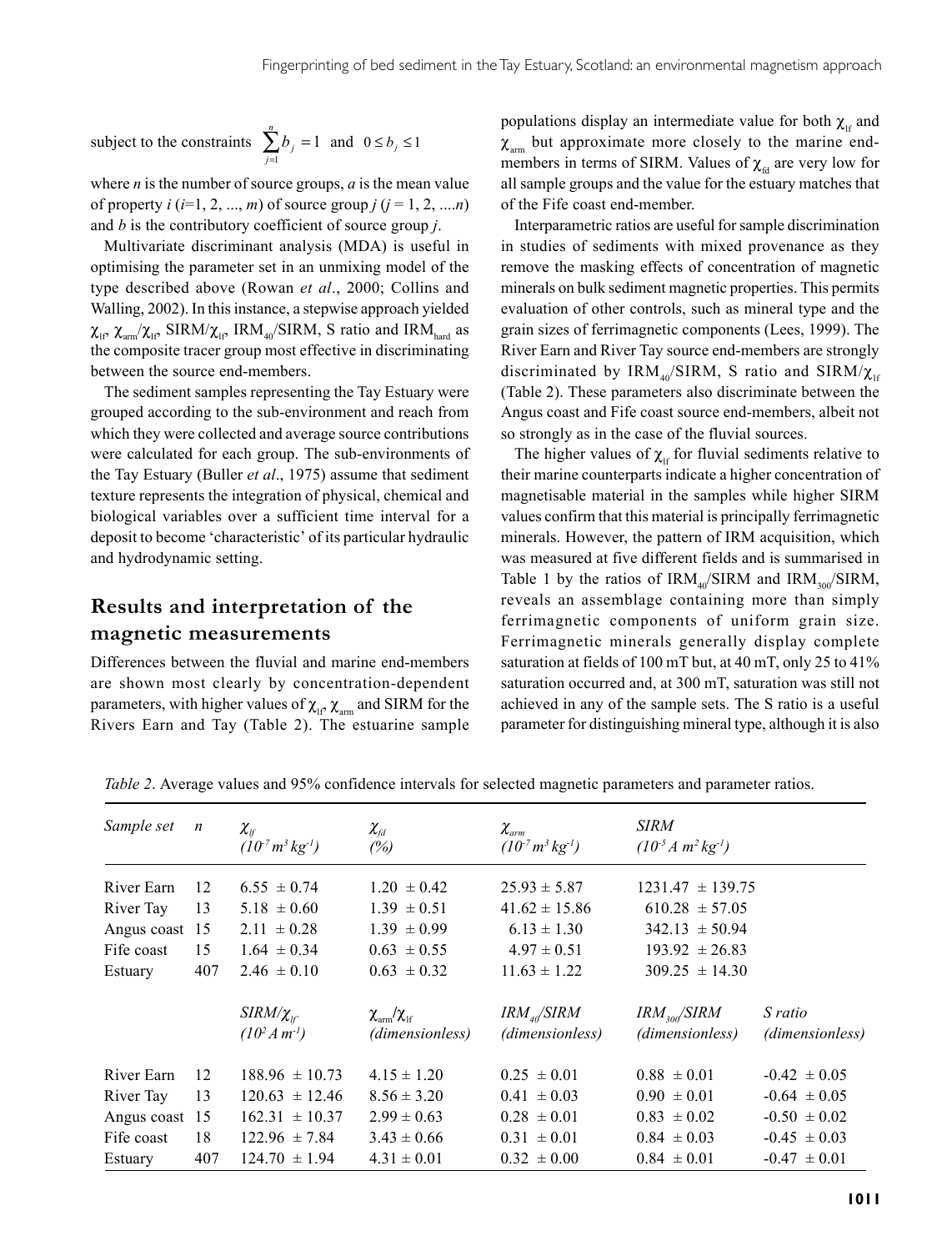influenced by magnetic grain size. S ratio values become more negative with increasing ferrimagnetic contribution and approach –1 in the case of coarse magnetite. The bed sediments of the estuary and source end-members displayed S ratio values from –0.42 to –0.64; these imply a contribution to their mineral magnetic assemblages from canted antiferromagnets.

An interpretation based on  $\chi$ <sub>If</sub> alone suggests that, of the two fluvial sources, the River Earn is the source of sediment with the greater concentration of magnetisable minerals. However, the pattern of IRM acquisition in forward fields combined with more negative S ratio values suggest that the magnetic mineral assemblage of the River Tay incorporates a greater ferrimagnetic component, characterised by a 'softer' magnetic signal. Furthermore, higher values of  $\chi_{\text{arm}}/\chi_{\text{lf}}$  for the River Tay than for the River Earn imply that the sediments of the former incorporate a greater concentration of magnetic grains in the fine, stable single-domain range. Variation of both concentrationdependent parameters and concentration-independent ratios between the marine source end-members is lower than that between the fluvial end-members. This is indicative of a greater similarity in the types and grain sizes of the magnetic mineral assemblages characterising the bed sediments derived from each marine source.

# **Results of the factor analysis and unmixing model**

Descriptive statistics and inter-parameter correlations were used to select magnetic parameters as input variables for the factor analysis. It was decided to omit  $\chi_{\text{eq}}$  to avoid any potential for measurement error associated with samples displaying a weak response. Simultaneous R- and Q- mode factor analysis allows variable and sample loadings to be plotted together to provide a visualisation of the underlying trends in a dataset (Walden and Smith, 1995) and Fig. 3 shows output from such a factor analysis using the dataset in this study. Lees (1999) observed that patterns typically seen in magnetic data are caused by two main components, a ferrimagnetic and a canted antiferromagnetic component. In Fig. 3, Factor 1, upon which  $\chi_{\text{lf}}$  and SIRM have high loadings (> 0.8), represents the first of these while Factor 2, upon which the loading of  $\text{IRM}_{40\text{mT}}/\text{SIRM}$  is high (>0.9), possibly represents the second, although magnetic grain size may also be an influence. More than 70% of the variation inherent in the selected variables is accounted for by these first two Factors. In Fig. 3, estuarine samples generally plot between the clusters defined by samples belonging to the source end-members. This outcome satisfied the authors that no major sediment source to the Tay Estuary had been omitted from the study and that mathematical unmixing of source contributions to the estuarine bed sediments could



Fig. 3*. Scatter plot showing the results of the factor analysis, with inset expanding the area of the origin. The River Earn, River Tay, Angus coast and Fife coast samples are indicated by open triangles, closed triangles, closed circles and open circles respectively, and estuarine samples indicated by crosses.*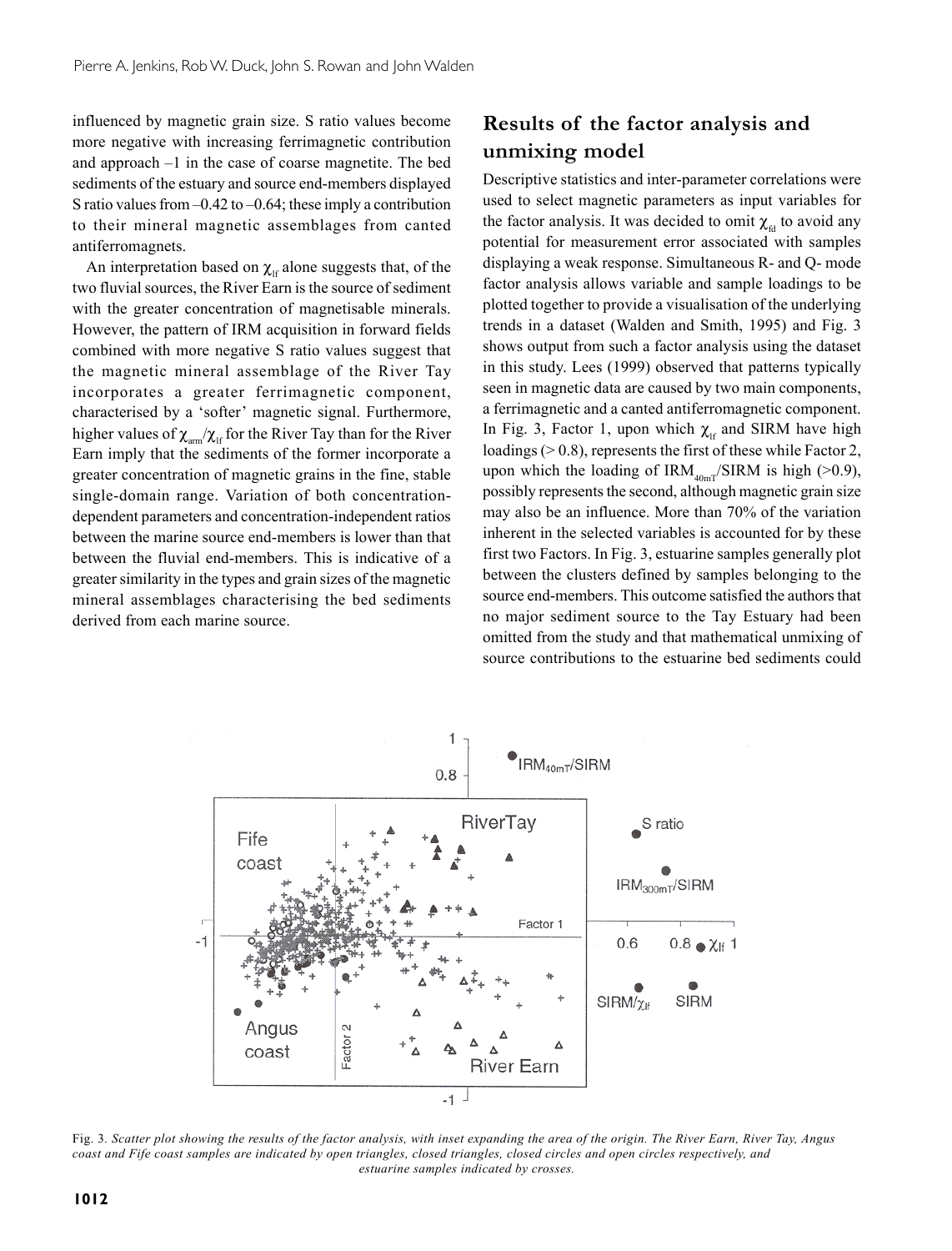proceed. The high degree of association between the estuarine samples and marine end-members, particularly the Fife coast source, is consistent with the findings of an earlier attempt to model sediment provenance in an upper Tay Estuary channel (Duck *et al*., 2001).

Bulk average source end-member contributions to the Tay Estuary bed sediments are 3% from the River Earn, 17% from the River Tay, 29% from the Angus coast and 51% from the Fife coast. Figures 4 to 9 show average source contributions on the basis of sub-environment and reach.

Sediments of the channels and sandbanks are dominated by marine derived material (Fig. 4). The fluvial contribution increases with distance from the mouth of the estuary, peaking at 41% in the uppermost reach. Seaward of the uppermost reach, material derived from the River Earn diminishes dramatically and is completely absent from the lower reach. The Fife coast source contribution to channel and bank sediments progressively overshadows that of the Angus coast with increasing distance from the mouth of the estuary.



■ River Earn ■ River Tay □ Angus coast □ Fife coast

Fig. 4*. Average source contributions to the bed sediments of channels and sandbanks*

The fluvial contribution to sediment in scour-dominated channels (Fig. 5) is greater than that observed in lined channels and the Fife coast source accounts for only a minor part of the marine contribution.



■ River Earn ■ River Tay □ Angus coast □ Fife coast

Fig. 5*. Average source contributions to the bed sediments of scoured channels*



■ River Earn ■ River Tay □ Angus coast □ Fife coast



Sediment occurring in shoals, on major sandbanks and on the margin between channel and intertidal flats tends to be dominated by material derived from the Fife coast (Fig. 6). The contribution from the River Tay is greater in the upper than in the middle reach while that of the River Earn is insignificant in both. Although marine source contributions to intertidal flat sediments vary greatly with distance from the estuary mouth, the fluvial source contributions are consistently higher among upper intertidal flat sediments (Figs. 7 and 8). The fluvially derived component of marsh edge sediments exceeds that of the upper intertidal flats but displays the same dominance of the River Tay source contribution over that of the River Earn (Fig. 9).



■ River Earn ■ River Tay □ Angus coast □ Fife coast





■ River Earn ■ River Tay □ Angus coast □ Fife coast

Fig. 8*. Average source contributions to the bed sediments of the upper intertidal flats*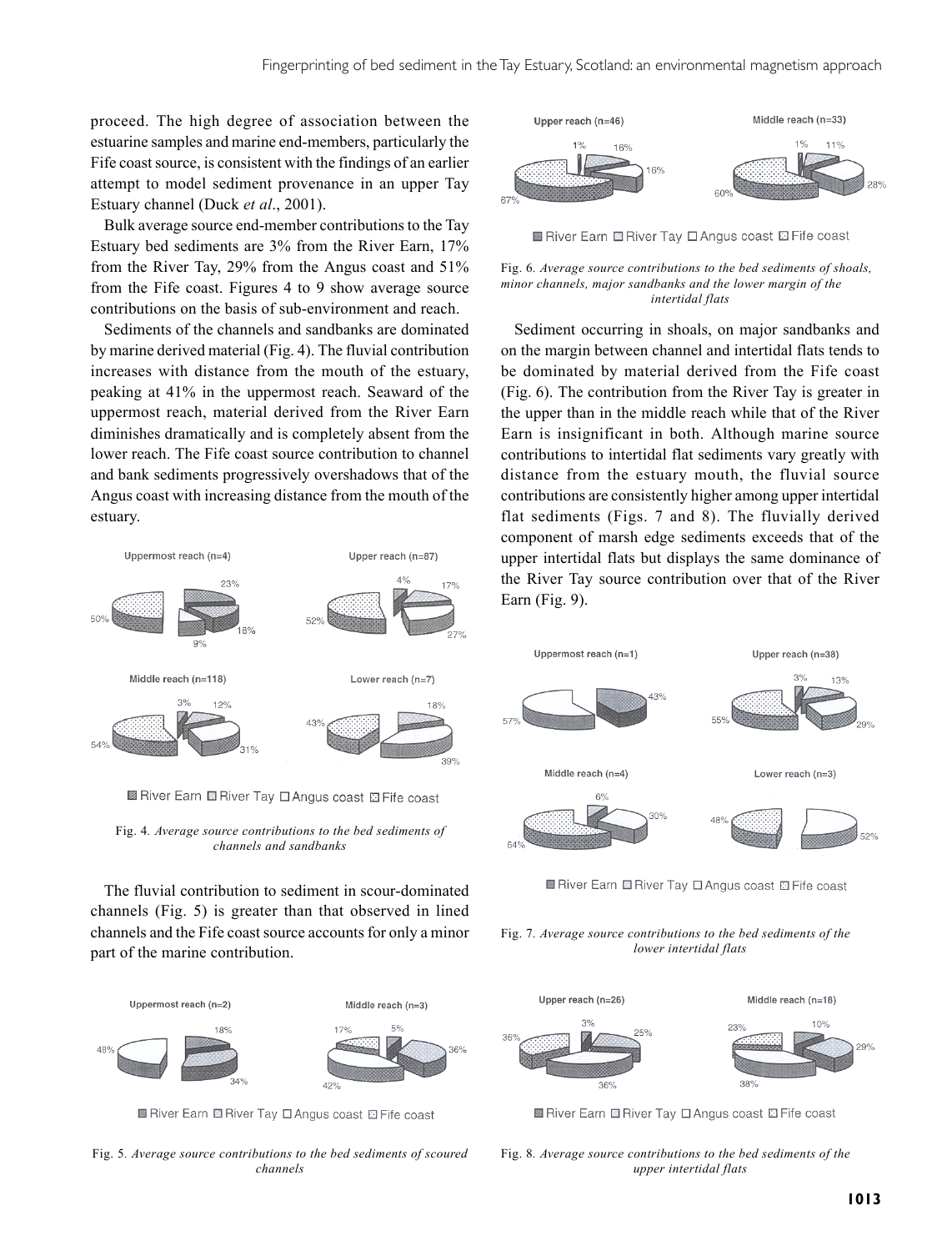

River Earn E River Tay D Angus coast E Fife coast

Fig. 9. *Average source contributions to the bed sediments along marsh edges*

## **Discussion**

The mineral magnetic signatures encountered in this study typically show multi-domain ferrimagnetic magnetite components characteristic of unweathered bedrock, including low  $\chi_{\rm d}$  values and steep acquisition and loss of IRM in low fields (Oldfield, 1999). Fluvial bed sediments display higher concentrations of magnetic grains than those of the marine source end-members. Furthermore, the sediments of the River Tay are distinguished by a 'softer' ferrimagnetic signal than those of the River Earn.

Rising sea level during the Holocene (maximum 5 ka B.P.) enabled the transfer of shelf sediments into estuarine sinks (Carter, 1989) and the majority of sediment in temperate estuaries is thought to be derived from marine sources (Dyer, 1986). Furthermore, the subtle and interchangeable balance existing in the Tay Estuary between sediment input from marine and fluvial sources may have changed, resulting in a transition from one sediment regime to another (Buller and McManus, 1975). Growth over the past half century in hydroelectric schemes in the catchment of the Tay, coupled with the natural trapping of sediment in Highland lochs, has resulted in a reduction in fluvial sediment input, exhibited by patterns of scour in the upper estuary channel and intertidal flats. Characterised by emergent banks, subaqueous dunes and sediment-lined channels, the middle estuary is a zone of accumulation for marine-derived sediment in addition to sand from upper estuary channels and margins and coarse sand from the River Earn. The balance at present appears to be in favour of marine domination. This interpretation is supported by the results of the unmixing model which indicate dominance of marinederived sediment not only in the lower and middle reaches but also in the upper and uppermost reaches.

Mapping of source contributions to individual sediment samples reveals a complex pattern with a potential for large variations over small spatial scales. This may owe much to the complex hydrodynamics and morphology of estuarine systems where flow may be separated by mid-estuary banks into multiple ebb- and flood-dominated channels. Localised areas of high variability in source contribution typically denote zones where channels converge. Such a zone occurs immediately west of the Road Bridge (Fig. 1) where multiple channels of the middle reach meet the single main channel of the upper estuary. Variations may also be due to the presence of faecal deposits built by mussel colonies, the mucilaginous content of which permits the retention of fine sediment which is resuspended under purely physical conditions.

The main trends for the Tay Estuary emerging from the unmixing procedure may be summarised as follows:

- 'High energy' sub-environments characterised by high flow velocities, wave action and turbulence, display low fluvial source contributions. The River Tay is the dominant fluvial source and, except in scoured channels, the Fife coast is the dominant marine source. Contributions from the fluvial and marine sources generally fall with distance from the head and mouth of the estuary respectively.
- 'Low energy' marginal sub-environments characterised by low flow velocities, wave action and turbulence display higher fluvial contributions to their bed sediments. The River Tay once again dominates the fluvial contribution but the Angus coast prevails as the dominant marine source. Furthermore, marine and fluvial sediment contributions do not fall with distance from their respective entry points to the estuary.

Coarse material entering from the rivers and sea is transported within the estuary through traction or saltation processes along pathways where the local hydrodynamics are sufficiently energetic. The effect of friction in macrotidal estuaries results in flood tides which rise more rapidly than ebb tides fall and the tidal asymmetry becomes more pronounced towards the head. Flood tidal currents are, therefore, of greater velocity than those of the ebb tide and allow the penetration of sand almost as far as the tidal limit (Dyer, 1986). Due to the filtering effect of lochs and reservoirs on the River Tay, the River Earn was, hitherto, thought to be the main provider of bedload (Buller *et al*., 1975). In this study, however, the River Tay source contributions dominated in sub-environments where sediments reflect bedload transport, with the exception of channels of the uppermost reach, suggesting that the degree of filtering may have been over-estimated. The balance between contributions from the two marine sources is likely to depend upon the rates of transport mechanisms operating in St. Andrews Bay as well as sediment supply. The progradation of Tentsmuir Point suggests vigorous Fife coast longshore transport whereas the coastal protection works undertaken between Buddon Ness and Carnoustie early in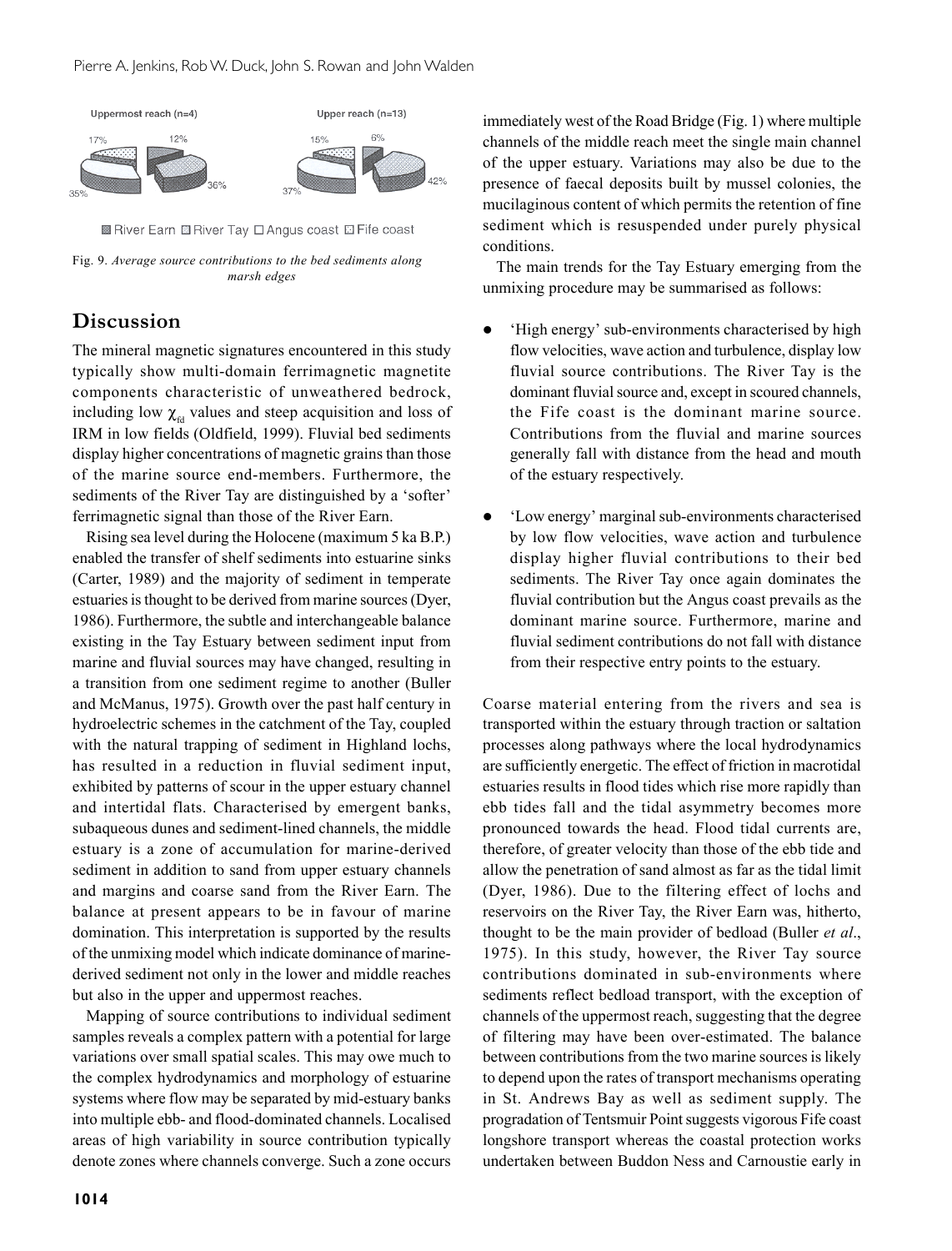1990 may have stabilised this section of the Angus coastline. The results of this preliminary study offer weight to this interpretation but require corroboration from other sources.

Higher fluvial contributions to bed sediments of the upper tidal flats and marsh edges are likely to be related to the preferential accumulation of suspended load in these areas. Low flow velocities and minimal turbulence allow the settling of silt and clay particles but limit the influx of the sand. Indeed, bedload transport decreases gradually onto the tidal flats but ceases abruptly in the upper regions at the contour line of 10% silt and clay (McManus, 1986b). Whereas fluvial and marine sediment contributions to the high energy sub-environments decline with distance from the head and mouth of the estuary respectively, the transport of suspended load through vertical gravitational circulation and regular resuspension and concentration in shifting turbidity maxima means that such a pattern is observed neither on the upper tidal flats, nor along marsh edges. An explanation for the marine source dominance in marginal areas from the Angus coast remains elusive as knowledge of variations in quantities and concentrations of suspended sediment being introduced into the estuary by flood tides is presently unavailable.

Previous sedimentological surveys of the uppermost reach of the estuary suggested the existence of a ribbon of coarse sediment extending from the mouth of the River Earn into the channels trending north of Mugdrum Island (Buller and McManus, 1975). However, results of the factor analysis and unmixing model indicate that the River Tay source contributions dominate the channel sediments to the north of the island. Conversely, contributions from the River Earn are greater to the south, although active scour in this channel means that there is little mobile bed material for collection and analysis.

## **Conclusions**

Infilling by marine-derived sediment accompanying postglacial sea level rise, as observed in other estuaries of the North Sea (Anthony, 2000), is reflected in the modern bed sediments of the Tay Estuary. Use of the fingerprinting approach permitted the further apportionment of the wider estuarine sink in terms of its various sediment inputs. In this study, composite magnetic signatures dominated by magnetic susceptibility and remanence permitted discrimination of the four main sources of bed sediments in the estuary. Lees (1997) suggested that this is the maximum number of sources which may be unmixed successfully on the basis of such magnetic characterisation and further research must address the uncertainty associated with the unmixing procedure (Rowan *et al*., 2000). In these

preliminary results, conservative behaviour and the absence of enrichment or dilution effects were assumed and future work will explore these assumptions in greater detail.

## **References**

- Al-Dabbas, M.A.M. and McManus, J., 1987. Shell fragments as indicators of bed sediment transport in the Tay Estuary*. Proc. Roy. Soc. Edinburgh*, **92B**, 335–344.
- Anthony, E.J., 2000. Marine sand supply and Holocence coastal sedimentation in northern France between the Somme estuary and Belgium. In: *Coastal and Estuarine Environments: Sedimentology, Geomorphology and Geoarchaeology*, K. Pye and J.R.L.Allen, (Eds.). Geol. Soc., London, Special Publications, **175**, 87–97.
- Buller, A.T., 1975. Sediments of the Tay Estuary. II. Formation of ephemeral zones of high suspended sediment concentrations. *Proc. Roy. Soc. Edinburgh*, **75B**, 66–89.
- Buller, A.T. and McManus, J., 1975. Sediments of the Tay Estuary, Part 1:Bottom sediments of the upper and upper middle reaches. *Proc. Roy. Soc. Edinburgh*, **75B**, 41–64.
- Buller, A.T., McManus, J. and Williams, D.J.A., 1971. *Investigations in the estuarine environments of the Tay.* Tay Estuary Research Centre (TERC), University of Dundee, Rept 1.
- Buller, A.T., Green, C.D. and McManus, J., 1975. Dynamics and sedimentation: The Tay in comparison with other estuaries. In: *Nearshore sediment dynamics and sedimentation,* J.Hails and A.Carr (Eds.). Wiley, Chichester, UK. 201–249.
- Carter, R.W.G., 1989. *Coastal Environments*. Academic Press, London.
- Charlton, J.A., McNicoll, W. and West, J.R., 1975. Tidal and freshwater induced circulation in the Tay Estuary. *Proc. Roy. Soc. Edinburgh*, **75B,** 11–27.
- Collins, A.L. and Walling, D.E., 2002. Selecting fingerprint properties for discriminating potential suspended sediment sources in river basins*. J. Hydrol.*, **261**, 218–244.
- Dearing, J.A., 1994*. Environmental magnetic susceptibility: using the Bartington MS2 system.* Chi Publishing, Kenilworth, UK.
- Duck, R.W., Rowan, J.S., Jenkins, P.A. and Youngs, I., 2001. A multi-method study of bedload provenance and transport pathways in an estuarine channel. *Phys. Chem. Earth* (B), **26**, 747–752.
- Dyer, K.R., 1986. *Coastal and Estuarine Sediment Dynamics*. Wiley, Chichester. UK.
- Ferentinos, G. and McManus, J., 1981. Nearshore processes and shoreline development in St. Andrews Bay, Scotland, U.K. *Spec. Publs. Int. Ass. Sediment*. **5**, 161–174.
- Foster, I.D.L. and Lees, J.A., 2000. Tracers in geomorphology: theory and applications in tracing fine particulate sediments. In: *Tracers in Geomorphology*, I.D.L.Foster (Ed.). Wiley, Chichester, UK., 3–20.
- Lees, J. A., 1997. Mineral magnetic properties of mixtures of environmental and synthetic materials: linear additivity and interaction effects. *Geophys. J. Int*., **131**, 335-346.
- Lees, J.A., 1999. Evaluating magnetic parameters for use in source indentification, classification and modelling of natural and environmental materials. In: *Environmental magnetism: a practical guide,* J. Walden, F.Oldfield and J.P.Smith (Eds.)*.* Technical Guide, No. 6. Quaternary Research Association, London, 113–138.
- McManus, J., 1984. *Gradients of change in the estuarine environments of the Tay.* Proc. Univ. Dundee Summer School 'Remote Sensing Applications in Civil Engineering' Dundee, 143–149.